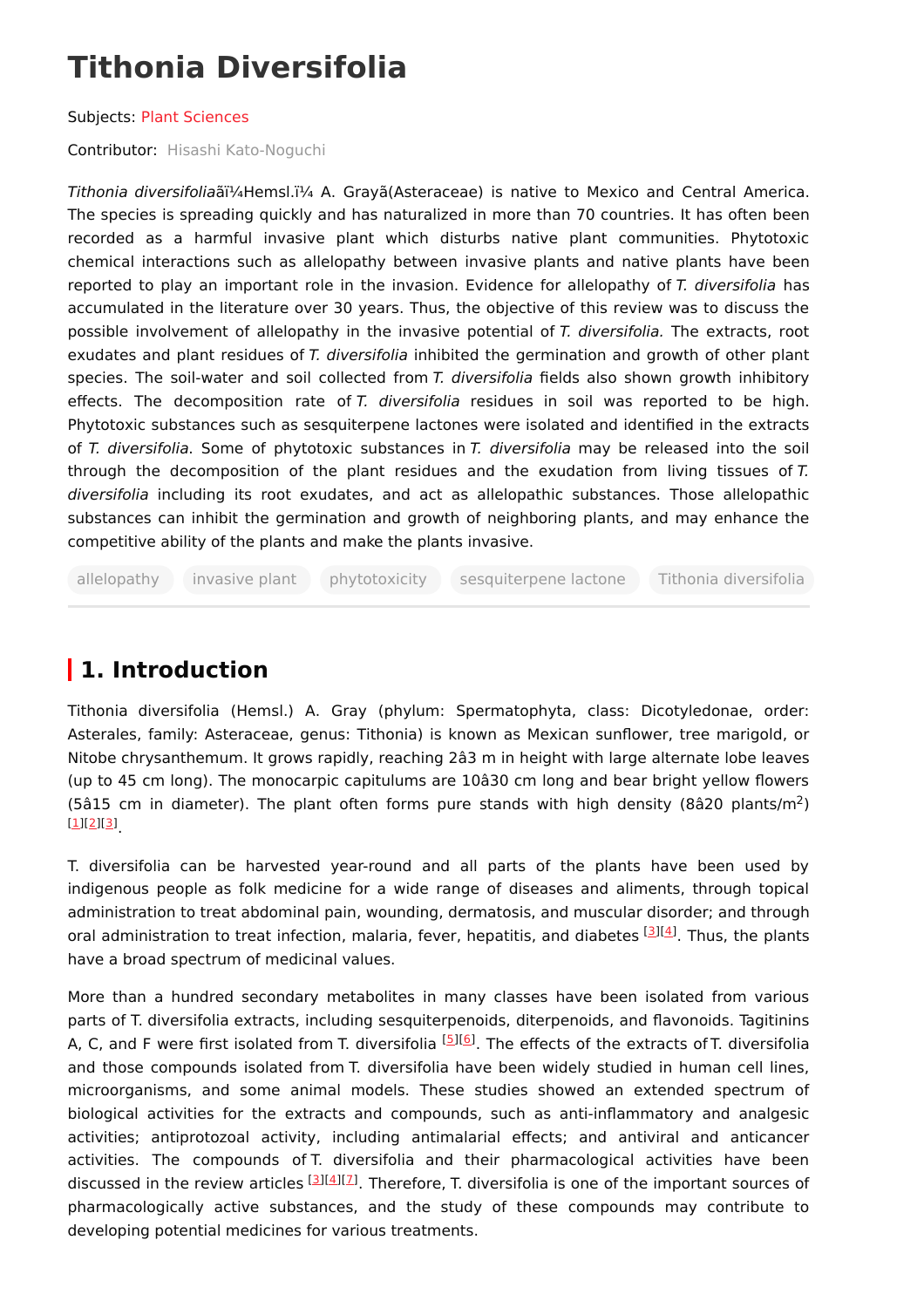T. diversifolia also works as green manure, increasing crop productivity, and acts as fodder for domestic animals because of its high mineral and nutrient values [[8](#page-2-7)][\[9](#page-2-8)][[10](#page-2-9)][\[11\]](#page-2-10). On the other hand, T. diversifolia aggressively expands its habitat into agricultural and non-agricultural areas, becoming a serious farmland weed and disturbing native plant communities as an invasive plant species  $^{[2][1][12]}$  $^{[2][1][12]}$  $^{[2][1][12]}$  $^{[2][1][12]}$  $^{[2][1][12]}$ . The species has shown allelopathic potency on the germination and growth of several other plant species<sup>[[13\]](#page-3-0)[[14\]](#page-3-1)[[15\]](#page-3-2)</sup>. Allelopathy may play an important role in the invasion of T. diversifolia. The objective of this review was to discuss the possible involvement of allelopathy in the invasive potential of T. diversifolia. Thus, this review summarized the allolopathic properties and invasive traits of T. diversifolia and discussed the importance of allelopathy for its invasive characteristics.

### **2. Invasive Traits of T. diversifolia**

T. diversifolia is native to Mexico and Central America, but it is spreading quickly and has naturalized in more than 70 countries. The species has often been recorded as a harmful invasive plant in tropical and subtropical regions, threatening to disrupt agricultural crop production and native plant communities [\[2](#page-2-1)][\[3](#page-2-2)]. The life history characteristics, such as the high reproduction and high growth rate, as well as phenotypic plasticity of the plants, are important for the naturalization of invasive plants into non-native ranges <sup>[[16](#page-3-3)][\[17](#page-3-4)][[18](#page-3-5)]</sup>. T. diversifolia reproduces asexually and sexually, producing a large number (80,000â160,000 seeds/m<sup>2</sup>/year) of small seeds [\[1](#page-2-0)][\[12](#page-2-11)]. The phenotypic plasticity and genetic diversity of T. diversifolia populations were recorded to be high . [\[19\]](#page-3-6)[[20](#page-3-7)]

The interactions of the invasive plants with natural enemies, such as herbivores and pathogens, are also very critical for their naturalization. The high defense capacity from herbivores and pathogens contributes to the ability of invasive plants to naturalize in non-native ranges [\[21](#page-3-8)][\[22](#page-3-9)][\[23](#page-3-10)]. Sesquterpene lactones and flavonoids of T. diversifolia probably act as defensive agents against herbivores and pathogens <a>[\[3](#page-2-2)][\[4](#page-2-3)][[7](#page-2-6)][[24\]](#page-3-11)</a>. Insecticidal properties of the extracts and compounds of T. diversifolia have also been reported [\[10](#page-2-9)][\[24](#page-3-11)][\[25](#page-3-12)][\[26](#page-3-13)][\[27](#page-3-14)]

In addition, the interactions of the invasive plants with native plants are crucial. In fact, some invasive plants contain many phytotoxic or allelopathic substances [[28](#page-3-15)][\[29](#page-3-16)][[30](#page-3-17)]. Centaures maculosa Lam. is invasive and releases an allelopathic substance, catechin, which is toxic and helps its invasion into bunchgrass fields  $^{[28]}$  $^{[28]}$  $^{[28]}$ . Several other observations also suggest that some invasive plant species are allelopathic, and that their allelopathic substances are more toxic against other plant species in the invasive areas than those in native areas of the invasive plants [\[21](#page-3-8)][\[30](#page-3-17)][\[31](#page-3-18)]. Therefore, allelopathy is probably one of the important factors for invasive plants to naturalize and establish their habitats in non-native ranges<sup>[\[30](#page-3-17)][[31](#page-3-18)]</sup>. As describe previously, T. diversifolia is allelopathic, and this allelopathic property may help the invasion of this species into non-native ranges.

Many of the phytotoxic substances from the invasive plants have been reported to have multiple effects, such as antiherbivore, antifungal, antimicrobial, and allelopathic activities. The functions of these phytotoxic substances were considered to provide the plants with advantages in terms of increasing their populations in the new environments<sup>[[18](#page-3-5)][\[30](#page-3-17)][[31](#page-3-18)][\[32](#page-4-0)]</sup>. More than a hundred secondary metabolites have been isolated from various extracts of T. diversifolia, including sesquiterpenoids, diterpenoids, and flavonoids, while these compounds were also reported to possess wide ranges of biological activities [\[3](#page-2-2)][[4](#page-2-3)][2][\[24](#page-3-11)]. Therefore, these compounds may enhance the competitive ability of T. diversifolia and make the plant invasive. The novel weapon hypothesis states that some invasive plant species gain a competitive advantage through the release of some compounds that are unique to the invading plant communities [[30](#page-3-17)][[31](#page-3-18)]. It is also possible that some of the compounds released from T. diversifolia were unique to the invaded plant communities.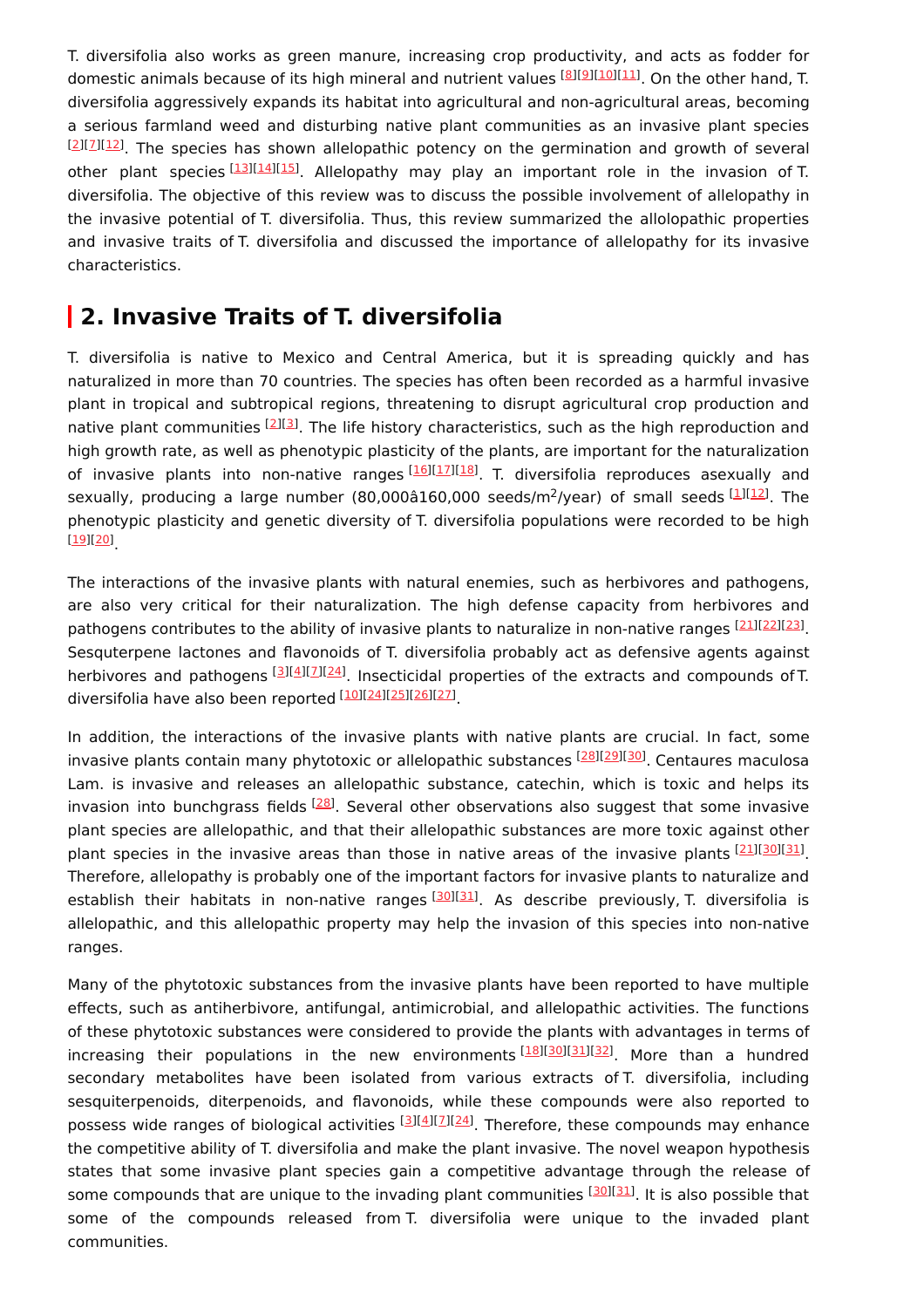# **3. Conclusions**

T. diversifolia works as green manure, increasing crop productivity, and acts as fodder for domestic animals because of its high mineral and nutrient values [\[8](#page-2-7)][[9](#page-2-8)][\[10](#page-2-9)][\[11](#page-2-10)]. However, the species has often been recorded as a harmful invasive plant that disturbs native plant communities  $[2]$  $[2]$ [ $2$ ][ $12$ ]. The evidence summarized in this paper indicates that T. diversifolia is allelopathic and contains several phytotoxic substances, such as sesquiterpene lactones. The evidence also suggests that some of the phytotoxic substances in T. diversifolia are probably released into the soil through the decomposition of the plant residues and the exudation from living plant tissues of T. diversifolia, which act as allelopathic substances. The allelopathic substances can inhibit the germination and growth of neighboring plants [[33\]](#page-4-1)[[29\]](#page-3-16)[[30\]](#page-3-17)[[31\]](#page-3-18). Therefore, the allelopathic substances released from T. diversifolia may provide the plants with a competitive advantage against native plants, and may contribute to the plants establishing their habitats as invasive plant species. Allelopathy of T. diversifolia may be involved in the invasive potential of T. diversifolia.

#### **References**

- <span id="page-2-0"></span>1. Muoghalu, J.I. Growth, reproduction and resource allocation of Tithonia diversifolia and Tithonia rotundifolia. Weed Res. 2008, 48, 157â162.
- <span id="page-2-1"></span>2. Obiakara, M.C.; Fourcade, Y. Climatic niche and potential distribution of Tithonia diversifolia (Hemsl.) A. Gray in Africa. PLoS ONE 2018, 13, e0202421.
- <span id="page-2-2"></span>3. Tagne, A.M.; Marino, F.; Cosentino, M. Tithonia diversifolia (Hemsl.) A. Gray as a medicinal plant: A comprehensive review of its ethnopharmacology, phytochemistry, pharmacotoxicology and clinical relevance. J. Ethnopharmacol. 2018, 220, 94â116.
- <span id="page-2-3"></span>4. Chagas-Paula, D.A.; Oliveira, R.B.; Rocha, B.A.; Da Costa, F.B. Ethnobotany, chemistry, and biological activities of the genus Tithonia (Asteraceae). Chem. Biodivers. 2012, 9, 210â235.
- <span id="page-2-4"></span>5. Baruah, N.C.; Sharma, R.P.; Madhusudanan, K.P.; Thyagarajan, G. Sesquiterpene lactones of Tithonia diversifolia. Stereochemistry of the tagitinins and related compounds. J. Org. Chem. 1979, 44, 1831â1835.
- <span id="page-2-5"></span>6. Zhao, G.; Li, X.; Chen, W.; Xi, Z.; Sun, L. Three new sesquiterpenes from Tithonia diversifolia and their anti-hyperglycemic activity. Fitoterapia 2012, 83, 1590â1597.
- <span id="page-2-6"></span>7. Ajao, A.A.; Moteetee, A.N. Tithonia diversifolia (Hemsl) A. Gray. (Asteraceae: Heliantheae), an invasive plant of significant ethnopharmacological importance: A review. South Afr. J. Bot. 2017, 113, 396â403.
- <span id="page-2-7"></span>8. Jama, B.; Palm, C.A.; Buresh, R.J.; Niang, A.; Gachengo, C.; Nziguheba, G.; Amadalo, B. Tithonia diversifolia as a green manure for soil fertility improvement in western Kenya: A review. Agrofor. Syst. 2000, 49, 201â221.
- <span id="page-2-8"></span>9. Hahn-Von-Hessberg, C.M.; Grajales-Quintero, A.; Narv $\tilde{A}$ iez-Solarte, W. Apparent digestibility coefficient of common fodder plants in the andean region for the feeding of nile tilapia (Oreochromis niloticus). Inf. Technol. 2016, 27, 63â72.
- <span id="page-2-9"></span>10. Tembo, Y.; Mkindi, A.G.; Mkenda, P.A.; Mpumi, N.; Mwanauta, R.; Stevenson, P.C.; Ndakidemi, P.A.; Belmain, S.R. Pesticidal plant extracts improve yield and reduce insect pests on legume crops without harming beneficial arthropods. Front. Plant Sci. 2018, 9, 1425.
- <span id="page-2-10"></span>11. Adekiya, A.O. Green manures and poultry feather effects on soil characteristics, growth, yield, and mineral contents of tomato. Sci. Hortic. 2019, 257, 108721.
- <span id="page-2-11"></span>12. Muoghalu, J.I.; Chuba, D.K. Seed germination and reproductive strategies of Tithonia diversifolia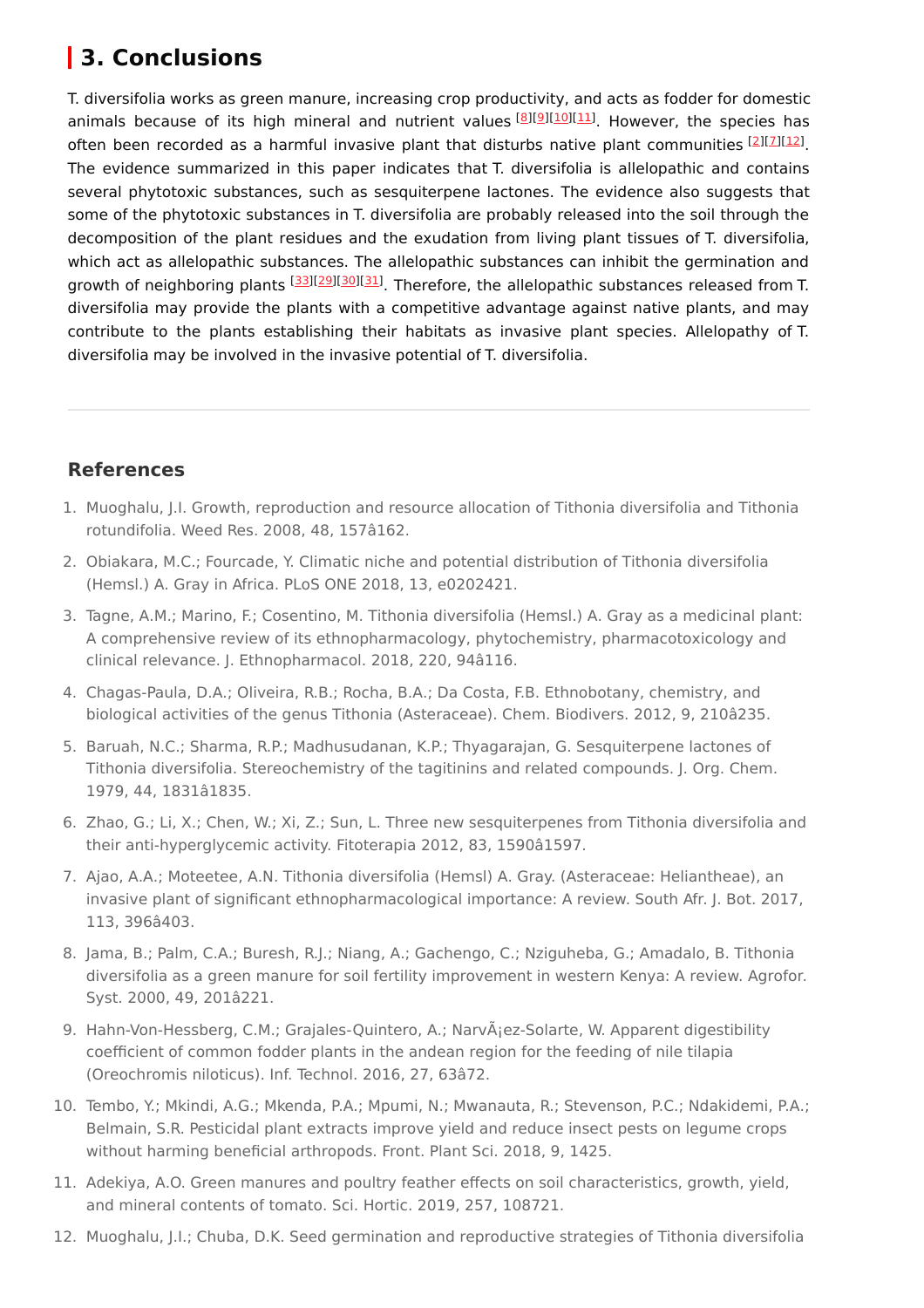<span id="page-3-0"></span>(Hemsl.) Gray and Tithonia rotundifolia (P.M) Blake. Appl. Ecol. Environ. Res. 2005, 3, 39â46.

- 13. Tongma, S.; Kobayashi, K.; Usui, K. Allelopathic activity of Mexican sunflower (Tithonia diversifolia (Hemsl.) A. Gray) in soil under natural field conditions and different moisture conditions. Weed Biol. Manag. 2001, 1, 115â119.
- <span id="page-3-1"></span>14. Miranda, M.A.F.M.; Varela, R.M.; Torres, A.; Molinillo, J.M.G.; Gualtieri, S.C.J.; MacÃas, F.A. Phytotoxins from Tithonia diversifolia. J. Nat. Prod. 2015, 78, 1083â1092.
- <span id="page-3-2"></span>15. Suzuki, M.; Iwasaki, A.; Suenaga, K.; Kato-Noguchi, H. Phytotoxic property of the invasive plant Tithonia diversifolia and a phytotoxic substance. Acta Biol. Hung. 2017, 68, 187â195.
- <span id="page-3-3"></span>16. Thompson, J.D.; McNeilly, T.; Gray, A.J. Population variation in Spartina anglica C.E. Hubbard. I. Evidence from a common garden experiment. New Phytol. 1991, 117, 115â128.
- <span id="page-3-4"></span>17. Mack, R.M. Predicting the identity and fate of plant invaders: Emergent and emerging approaches. Biol. Conserv. 1996, 78, 107â121.
- <span id="page-3-5"></span>18. Cappuccino, N.; Arnason, J.T. Novel chemistry of invasive exotic plants. Biol. Lett. 2006, 2, 189â193.
- <span id="page-3-6"></span>19. Yang, J.; Tang, L.; Guan, Y.-L.; Sun, W.-B. Genetic diversity of an alien invasive plant Mexican sunflower (Tithonia diversifolia) in China. Weed Sci. 2012, 60, 552â557.
- <span id="page-3-7"></span>20. Sampaio, B.L.; Edrada-Ebel, R.; Da Costa, F.B. Effect of the environment on the secondary metabolic profile of Tithonia diversifolia: A model for environmental metabolomics of plants. Sci. Rep. 2016, 6, 29265.
- <span id="page-3-8"></span>21. Cappuccino, N.; Carpenter, D. Invasive exotic plants suffer less herbivory than non-invasive plants. Biol. Lett. 2005, 1, 435â438.
- <span id="page-3-9"></span>22. Keane, R.M.; Crawley, M.L. Exotic plant invasions and the enemy release hypothesis. Trends Ecol. Evol. 2002, 17, 164â170.
- <span id="page-3-10"></span>23. Mitchell, C.E.; Power, A.G. Release of invasive plants from fungal and viral pathogens. Nature 2003, 421, 625â627.
- <span id="page-3-11"></span>24. AmbrÃ<sup>3</sup>sio, S.R.; Oki, Y.; Heleno, V.C.G.; Chaves, I.S.; Nascimento, P.G.B.D.; Lichston, I.E.; Constantino, M.G.; Varanda, E.M.; Da Costa, F.B. Constituents of glandular trichomes of Tithonia diversifolia: Relationships to herbivory and antifeedant activity. Phytochemistry 2008, 69, 2052â2060.
- <span id="page-3-12"></span>25. Pavela, R.; Dallâ²Acqua, S.; Sut, S.; Baldan, V.; Kamte, S.L.N.; Nya, P.C.B.; Cappellacci, L.; Petrelli, R.; Nicoletti, M.; Canale, A.; et al. Oviposition inhibitory activity of the Mexican sunflower Tithonia diversifolia (Asteraceae) polar extracts against the two-spotted spider mite Tetranychus urticae (Tetranychidae). Physiol. Mol. Plant Pathol. 2018, 101, 85â92.
- <span id="page-3-13"></span>26. Kerebba, N.; Oyedeji, O.O.; Byamukama, R.; Kuria, S.K. Pesticidal activity of Tithonia diversifolia (Hemsl.) A. Gray and Tephrosia vogelii (Hook f.); phytochemical isolation and characterization: A review. South Afr. J. Bot. 2019, 121, 366â376.
- <span id="page-3-14"></span>27. Venâncio, H.; Bianchi, R.A.; Lobato, T.O.S.; Sampaio, M.V.; Santos, J.C. Tritrophic interaction between the Mexican sunflower, the aphid aphis gossypii and natural enemies in a greenhouse experiment. Acta Sci. Biol. Sci. 2020, 42, e47120.
- <span id="page-3-15"></span>28. Callaway, R.M.; Aschehoug, E.T. Invasive plants versus their new and old neighbors: A mechanism for exotic invasion. Science 2000, 290, 521â523.
- <span id="page-3-16"></span>29. Callaway, R.M.; Ridenour, W.M. Novel weapons: Invasive success and the evolution of increased competitive ability. Front. Ecol. Environ. 2004, 2, 419â426.
- <span id="page-3-17"></span>30. Chengxu, W.; Mingxing, Z.; Xuhui, C.; Bo, Q. Review on allelopathy of exotic invasive plants. Procedia Eng. 2011, 18, 240â246.
- <span id="page-3-18"></span>31. Meiners, S.J.; Kong, C.H.; Ladwig, L.M.; Pisula, N.L.; Lang, K.A. Developing an ecological context